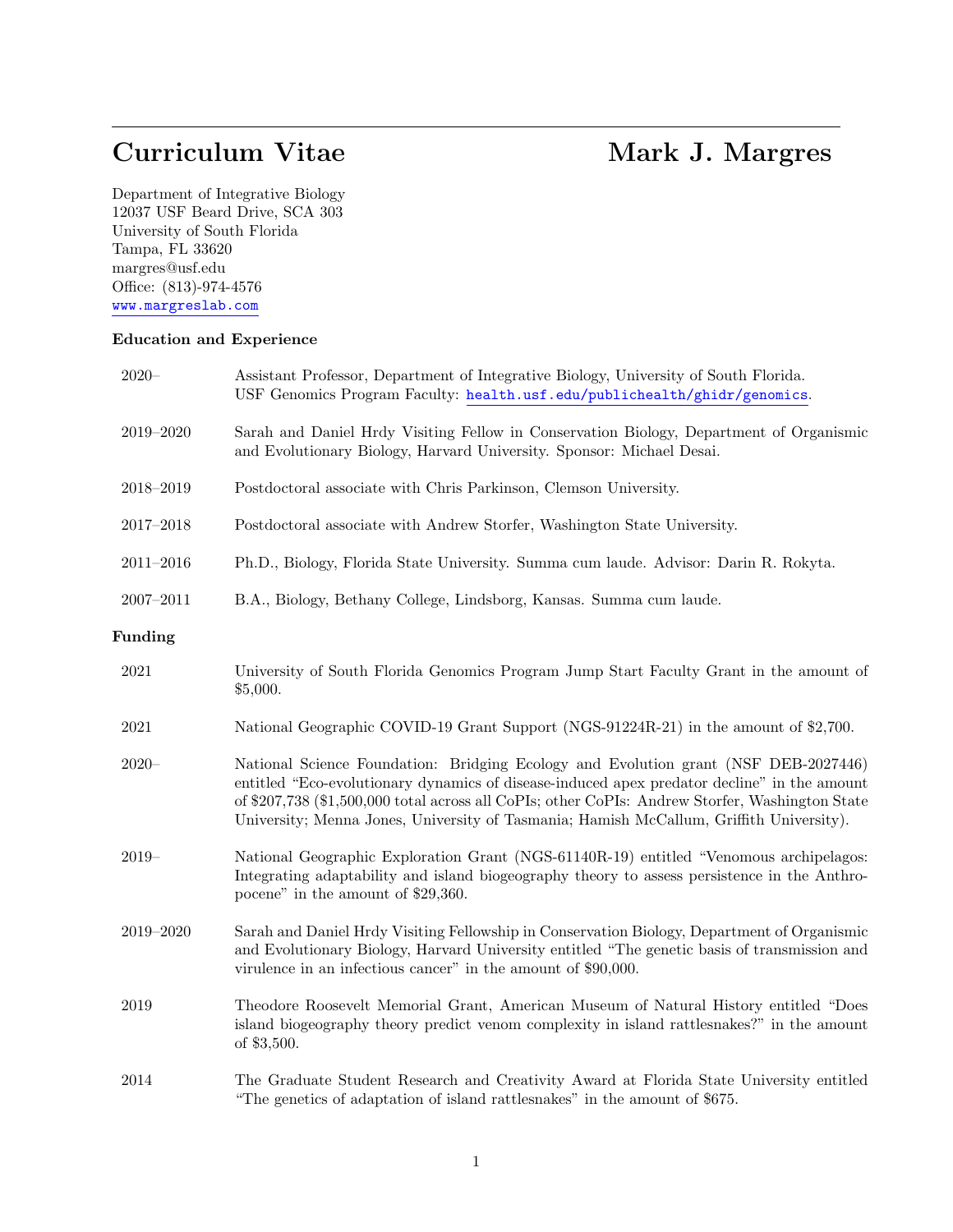| 2013 | The J. Larry Landers Student Research Award from the Gopher Tortoise Council entitled<br>"Conservation genetics of the eastern diamondback rattlesnake" in the amount of \$500.              |
|------|----------------------------------------------------------------------------------------------------------------------------------------------------------------------------------------------|
| 2013 | The Robert B. Short Zoology Scholarship from the Department of Biological Science at Florida<br>State University entitled "Local adaptation in rattlesnake venoms" in the amount of \$1,000. |
| 2013 | Dissertation Research Grant from Florida State University entitled "The genetics of adaptation"<br>of insular rattlesnake populations" in the amount of \$750.                               |

# $\mathbf P$ ublications (Contributed equally $^{\$},$  corresponding author $^{\dag},$  undergraduate $^{\ast})$

Calculated by Google Scholar (https://scholar.google.com/citations?hl=en&user=HyuvK6AAAAAJ) on  $6/14/22$ : 1,500 citations, h-index=21,  $10$ -index=28

- 38. Harrison CM† , Colbert J, Richter CJ, McDonald PJ, Trumbull LM<sup>∗</sup> , Ellsworth SA, Hogan MP, Rokyta DR, Margres MJ<sup>†</sup>. 2022. Using morphological, genetic, and venom analyses to present current and historic evidence of *Crotalus horridus*  $\times$  *adamanteus* hybridization on Jekyll Island, Georgia. Southeastern Naturalist. Accepted.
- 37. Margres MJ† , Wray KP, Sanader D, McDonald PJ, Trumbull LM<sup>∗</sup> , Patton AH, Rokyta DR. 2021. Varying intensities of introgression obscure incipient venom-associated speciation in the Timber Rattlesnake (*Crotalus horridus*). Special Issue on "Using genomics to understand venom evolution" in Toxins. 13:782. Editor's Choice Highlighted Article.
- 36. Kozakiewicz C† , Fraik A, Patton A, Ruiz-Aravena M, Hamilton D, Hamede R, McCallum H, Hohenlohe P, Margres MJ, Jones M, Storfer A. 2021. Spatial variation in gene expression of Tasmanian devil facial tumors despite minimal host transcriptomic response to infection. BMC Genomics. 22:698.
- 35. Stahlke A, Epstein B, Barbosa S, Margres MJ, Patton A, Hendricks SA, Veillet A, Fraik AK, Schonfeld B, McCallum H, Hamede R, Jones ME, Storfer A, Hohenlohe P† . 2021. Contemporary and historical selection in Tasmanian Devils (Sarcophilus harrisii) support novel, polygenic response to transmissible cancer. Proceedings of the Royal Society B: Biological Sciences. 288:1951, 20210577.
- 34. Holding ML, Strickland JL, Rautsaw RM, Hofmann EP, Mason AJ, Hogan MP, Nystrom GS, Ellsworth SA, Colston TJ, Borja M, Castaneda-Gaytan G, Grunwald CI, Jones JM, Freitas-de-Sousa L, Viala VL, Margres MJ, Grazziotin FG, Junqueira-da-Azevedo ILM, Moura-da-Silva AM, Hingst-Zaher E, Gibbs HL, Rokyta, DR, Parkinson C† . 2021. Phylogenetically diverse diets favor more complex venoms in North American pitvipers. PNAS. 118:17, e2015579118.
- 33. Margres MJ† , Rautsaw RM, Strickland JL, Mason AJ, Schramer TD, Hofmann EP, Stiers E, Ellsworth SA, Nystrom GS, Hogan MP, Bartlett DA, Colston TJ, Gilbert DM, Rokyta DR, Parkinson C<sup>†</sup>. 2021. The Tiger Rattlesnake genome reveals a complex genotype underlying a simple venom phenotype. PNAS. 118:4, e2014634118.
- 32. Rautsaw R, Schramer T, Acuna R, Arick L, DiMeo M, Hickson J, Mercier K, Schrum M, Mason A, Margres MJ, Strickland J, Parkinson C<sup>†</sup>. 2021. Genomic adaptations to salinity resist gene flow in the evolution of Floridian Watersnakes. Molecular Biology and Evolution. 38:3, 745–760. Cover Article.
- 31. Patton A, Lawrance M, Margres MJ, Kozakiewicz C, Hamede R, Ruiz-Aravena M, Hamilton DG, Comte S, Ricci L, Taylor R, Stadler T, Leachè, McCallum H, Jones M, Hohenlohe P, Storfer A<sup>†</sup>. 2020. Phylodynamics of Tasmanian devil transmissible cancer reveals a shift from emergence to endemism. Science. 370, eabb9772.
- 30. Huff E<sup>∗</sup> , Schonour R<sup>∗</sup> , Holding M, Claunch N, Ellsworth S, Hogan M, Wray K, McGivern J, Margres MJ, Colston T, Rokyta DR<sup>†</sup>. 2020. Gradual and discrete ontogenetic shifts in rattlesnake venom composition and assessment of hormonal and ecological correlates. Toxins. 12:10, 659.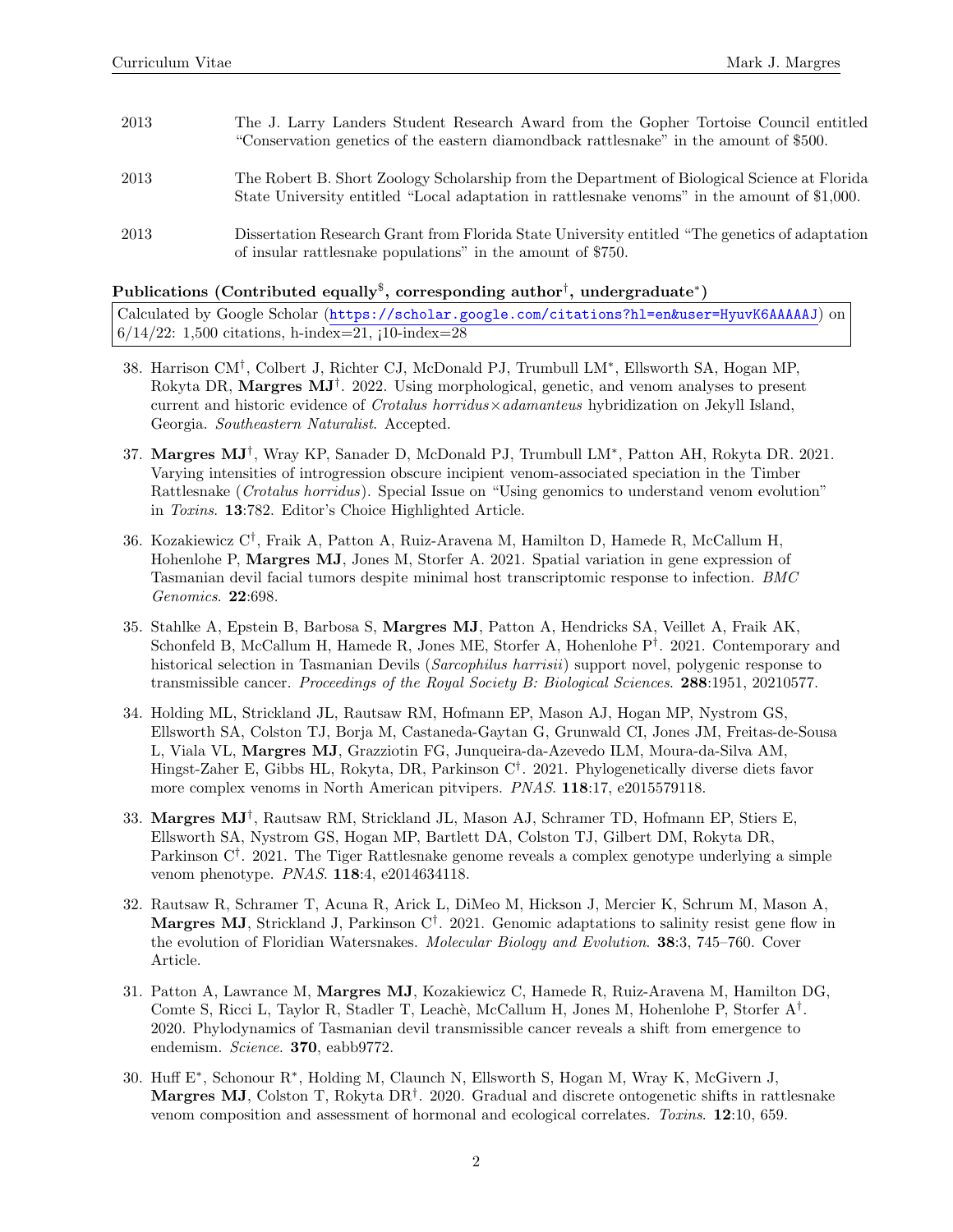- 29. Margres MJ† , Ruiz-Aravena M, Hamede R, Chawla K, Patton A, Lawrance MF, Fraik AK, Stahlke A, Davis BW, Ostrander EA, Jones ME, McCallum H, Paddison PJ, Hohenlohe PA, Hockenbery, Storfer A. 2020. Spontaneous tumor regression in Tasmanian devils associated with RASL11A activation. Genetics. 215:4, 1143–1152. Highlighted article.
- 28. Kozakiewicz  $C^{\$ \dagger}$ , Ricci R $^\$,$  Patton A, Stahlke A, Hendricks S, **Margres MJ**, Ruiz-Aravena M, Hamilton D, Hamede R, McCallum H, Jones M, Hohenlohe PA, Storfer A† . 2020. Comparative landscape genetics reveals differential effects of environment on host and pathogen genetic structure in Tasmanian devils (Sarcophilus harrisii) and their transmissible tumor. Molecular Ecology. 29:17, 3217–33.
- 27. Fraik A, Margres MJ, Epstein B, Jones M, Hendricks S, Schonfeld B, Stahlke A, Hamede R, McCallum H, Lopez-Contreas E<sup>∗</sup> , Kallinen SJ<sup>∗</sup> , Lazenby B, Hawkins C, Fox S, Lachish S, Huxtable S, Kelley JL, Hohenlohe P, and Storfer A† . 2020. Disease-driven selection swamps local adaptation to abiotic factors in Tasmanian devil (Sarcophilus harrisii) populations. Evolution. 74:7, 1392–1408. Cover Article.
- 26. Patton  $A^{\dagger}$ , Margres MJ, Epstein E, Eastman J, Harmon L, and Storfer A. 2020. Hybridizing salamanders experience accelerated diversification. Scientific Reports. 10, 6566. https://doi.org/10.1038/s41598-020-63378-w.
- 25. Mason AJ, Margres MJ, Strickland JL, Rokyta DR, Sasa M, and Parkinson, CL† . 2020. Trait differentiation and modular toxin expression in Palm-Pitvipers. *BMC Genomics*. **21**:1, 1–20.
- 24. Margres MJ† , Patton A, Wray KP, Hassinger ATB, Ward MJ, Lemmon EM, Lemmon AR, Rokyta DR. 2019. Tipping the scales: the migration-selection balance leans toward selection in snake venoms. Molecular Biology and Evolution. 36:2, 271–282; https://doi.org/10.1093/molbev/msy207.
- 23. Patton A, Margres MJ, Stahlke A, Lewallen K, Hamede R, McCallum H, Jones M, Hohenlohe P, and Storfer A† . 2019. Contemporary demographic reconstruction methods are robust to genome assembly quality: a case study in Tasmanian devils. Molecular Biology and Evolution. msz191, https://doi.org/10.1093/molbev/msz191.
- 22. Fraik A, Quackenbush C, Margres MJ, Comte S, Hamilton D, Kozakiewicz C, Jones M, Hamede R, Hohenlohe PA, Storfer A, Kelley JL. Transcriptomics of Tasmanian devil (Sarcophilus harrisii) ear tissue reveals homogeneous gene expression patterns across a heterogeneous landscape. Genes. 10:801, https://doi:10.3390/genes10100801.
- 21. Rautsaw R, Hofmann E, Margres MJ, Holding M, Strickland J, Mason A, Rokyta DR, and Parkinson, C<sup>†</sup>. 2019. Intraspecific sequence and gene expression variation contribute little to venom diversity in Sidewinder Rattlesnakes (Crotalus cerastes). Proceedings of the Royal Society B: Biological Sciences. 286, 20190810. https://doi.org/10.1098/rspb.2019.0810; Cover Article.
- 20. Margres MJ, Ruiz-Aravena M, Hamede R, Jones ME, Lawrance MF, Hendricks SA, Patton A, Davis BW, Ostrander EA, McCallum H, Hohenlohe PA, Storfer A<sup>†</sup>. 2018. The genomic basis of tumor regression in Tasmanian devils *(Sarcophilus harrisii)*. Genome Biology and Evolution. 10:11, 3012–3025.
- 19. Margres  $MJ^{\$}$ , Jones  $M^{\$}$ , Epstein  $B^{\$}$ , Comte S, Fox S, Fraik AK, Hendricks SA, Huxtible S, Lachish S, Lazenby B, O'Rourke SM, Stahlke AR, Wiench CG<sup>∗</sup> , Hamede R, Schonfeld B, McCallum H, Miller MR, Hohenlohe PA† , Storfer A† . 2018. Large-effect loci affect survival in Tasmanian devils infected with a transmissible cancer. *Molecular Ecology.* **27**:4189-4199; doi:10.1111/mec.14853.
- 18. Holding M<sup>†</sup>, Margres MJ, Rokyta DR, Gibbs HL. 2018. Local community composition and genetic distance predict venom divergence among populations of the Northern Pacific rattlesnake (Crotalus oreganus). BMC Evolutionary Biology. doi:10.1111/jeb.13347.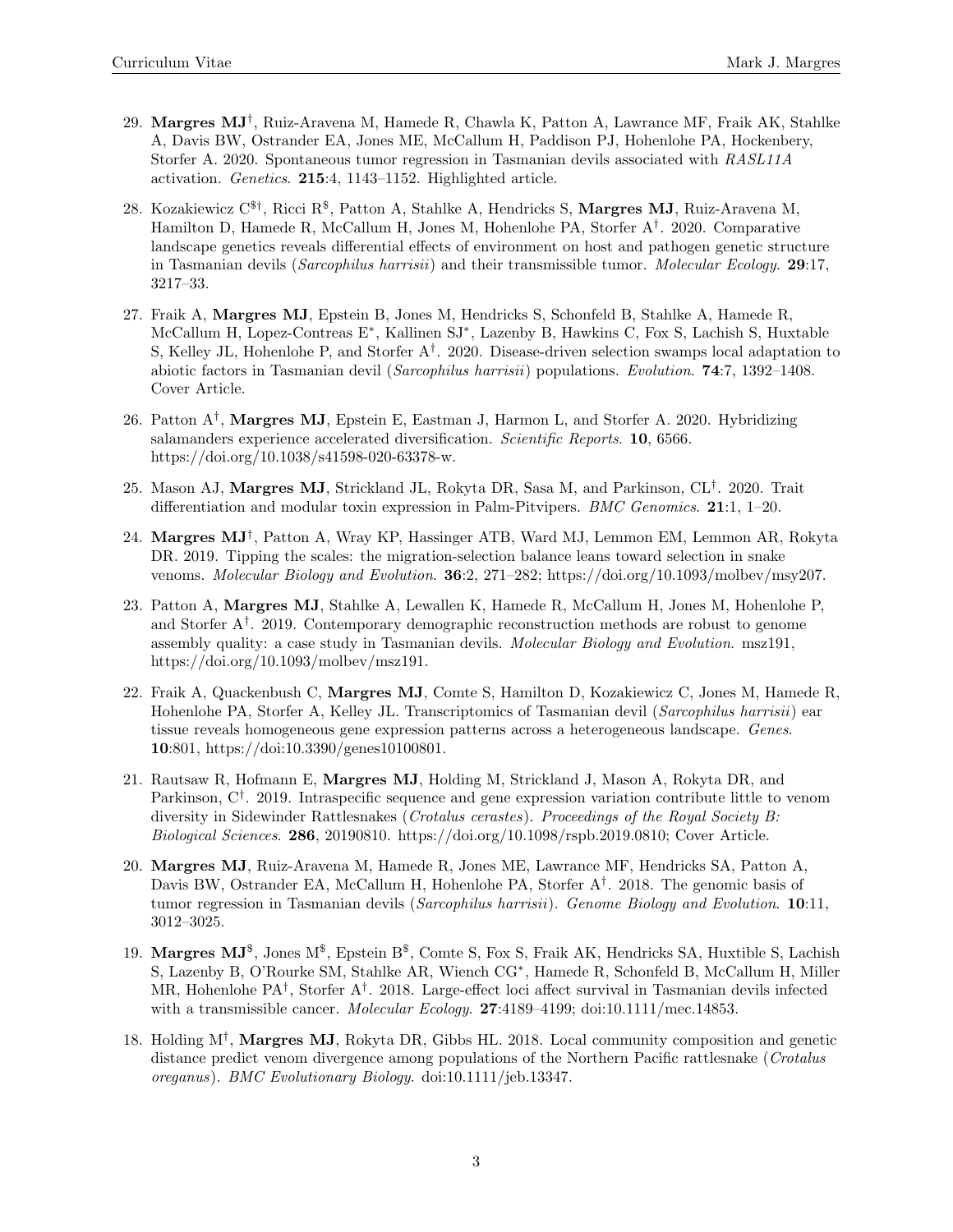- 17. Holding M, Margres MJ, Mason A, Parkinson CL, Rokyta DR<sup>†</sup>. 2018. Evaluating the performance of de novo assembly methods for venom-gland transcriptomics. Toxins 10:6, 249; doi:10.3390/toxins10060249. Invited article.
- 16. Storfer A<sup>†</sup>, Hohenlohe PA, Margres MJ, McCallum H, Patton AH, Fraik AK, Lawrance M, Stahlke A, Jones ME, Ricci L. 2018. The devil is in the details: genomics of transmissible cancers in Tasmanian Devils. PLOS Pathogens. 14:8, e1007098. Invited article.
- 15. Margres MJ† , Wray KP, Hassinger ATB<sup>∗</sup> , Ward MJ, McGivern JJ, Lemmon EM, Lemmon AR, Rokyta DR. 2017. Quantity, not quality: rapid adaptation in a polygenic trait proceeded exclusively through expression differentiation. Molecular Biology and Evolution 34:12, 3099–3110.
- 14. Margres MJ, Bigelow AB<sup>∗</sup> , Lemmon EM, Lemmon AR, Rokyta DR† . 2017. Selection to increase expression, not sequence diversity, precedes gene family origin and expansion in rattlesnake venom. Genetics 206:3, 1569–1580.
- 13. Rokyta DR<sup>†</sup>, Margres MJ, Ward MJ, Sanchez EE. 2017. The genetics of venom ontogeny in the eastern diamondback rattlesnake (Crotalus adamanteus). PeerJ 5:e3249.
- 12. Margres MJ, Wray KP, Seavy M, McGivern JJ, Herrera NH, Rokyta DR<sup>†</sup>. 2016. Expression differentiation is constrained to low-expression proteins over ecological timescales. Genetics 202:1, 273–283.
- 11. Margres MJ, Walls R, Suntravat M, Lucena S, Sanchez EE, Rokyta DR† . 2016. Functional characterizations of venom phenotypes in the eastern diamondback rattlesnake (Crotalus adamanteus) and evidence for expression-driven divergence in toxic activities among populations. Toxicon 119:28–38.
- 10. Margres MJ, McGivern JJ, Seavy M, Wray KP, Facente J, Rokyta DR<sup>†</sup>. 2015. Contrasting modes and tempos of venom expression evolution in two snake species. Genetics 199:1, 165–176. Highlighted article.
- 9. Margres MJ, Wray KP, McGivern JJ, Seavy M, Sanader D<sup>∗</sup>, Rokyta DR<sup>†</sup>. 2015. Phenotypic integration in the feeding system of the eastern diamondback rattlesnake (Crotalus adamanteus). Molecular Ecology 24:13, 3405–3420.
- 8. Rokyta DR<sup>†</sup>, Margres MJ, Calvin, K. 2015. Post-transcriptional mechanisms contribute little to phenotypic variation in snake venoms. G3: Genes, Genomes, Genetics g3-115.
- 7. Wray KP, Margres MJ, Seavy M, Rokyta DR† . 2015. Early significant ontogenetic changes in snake venoms. Toxicon **96**:74-81.
- 6. Rokyta DR<sup>†</sup>, Wray KP, McGivern JJ, **Margres MJ**. 2015. The transcriptomic and proteomic basis for the evolution of a novel venom phenotype within the Timber Rattlesnake (Crotalus horridus). Toxicon 98:34–48.
- 5. Margres MJ, McGivern JJ, Wray KP, Seavy M, Calvin K, Rokyta DR† . 2014. Linking the transcriptome and proteome to characterize the venom of the eastern diamondback rattlesnake (Crotalus adamanteus). Journal of Proteomics 96:145–158.
- 4. McGivern JJ, Wray KP, Margres MJ, Couch ME<sup>∗</sup> , Mackessy SP, Rokyta DR† . 2014. RNA-seq and high-definition mass spectrometry reveal the complex and divergent venoms of two rear-fanged colubrid snakes. BMC Genomics 15:1061.
- 3. Margres MJ, Aronow K<sup>∗</sup> , Loyacano J<sup>∗</sup> , Rokyta DR† . 2013. The venom-gland transcriptome of the eastern coral snake (Micrurus fulvius) reveals high venom complexity in the intragenomic evolution of venoms. BMC Genomics 14:531. Highly accessed.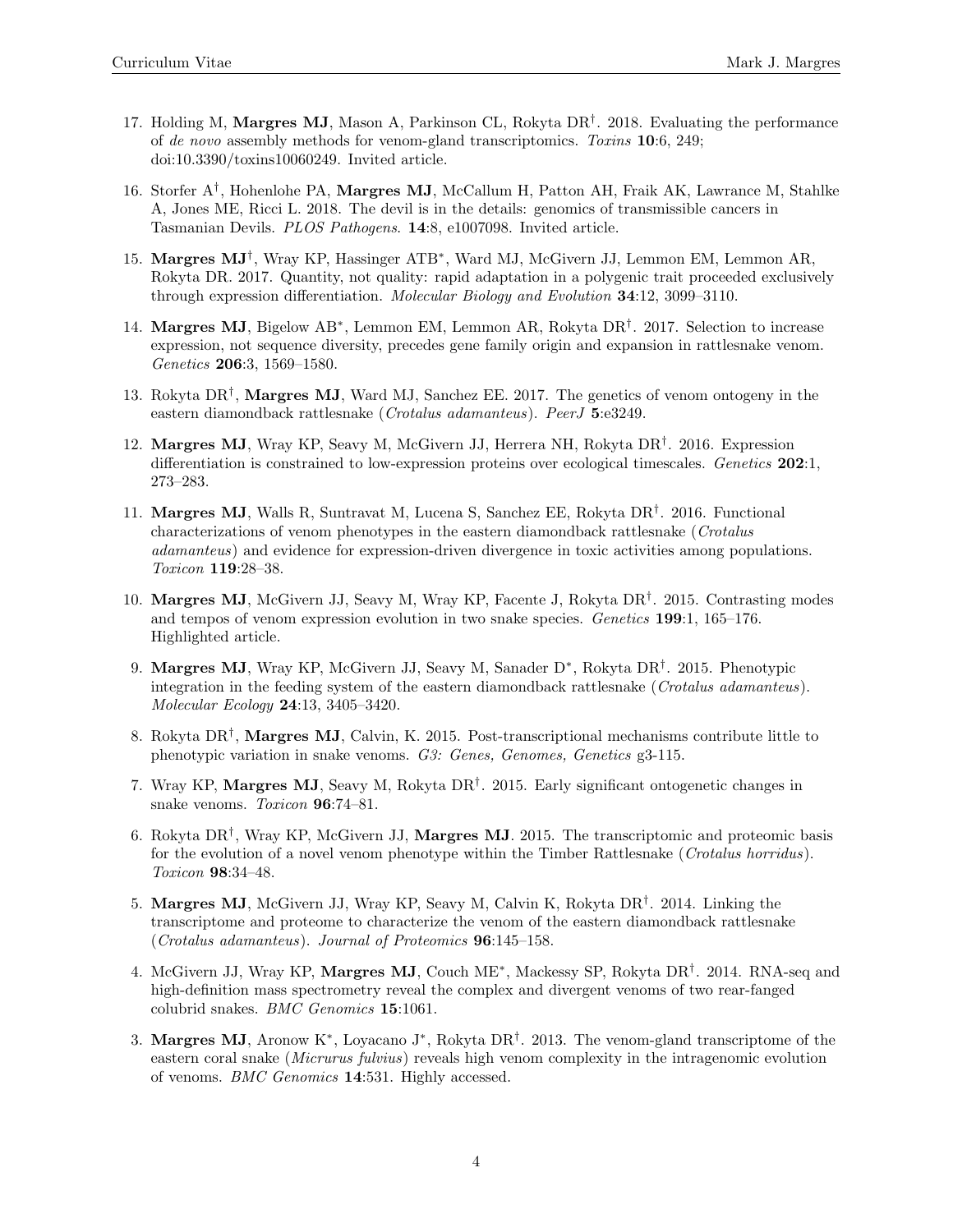- 2. Rokyta DR<sup>†</sup>, Wray KP, Margres, MJ. 2013. The genesis of an exceptionally deadly venom in the timber rattlesnake (Crotalus horridus) revealed through comparative venom-gland transcriptomics. BMC Genomics 14:394. Highly accessed.
- 1. Rokyta DR† , Lemmon AR, Margres MJ, Aronow K<sup>∗</sup> . 2012. The venom-gland transcriptome of the eastern diamondback rattlesnake (Crotalus adamanteus). BMC Genomics 13:312.

# Invited talks

- 2022 West Virginia University Biology Department Colloquium (Virtual): Mechanisms of adaptive evolution in snake venom and infectious cancers
- 2022 University of South Florida Genomics Seminar (Virtual): Mechanisms of adaptive evolution in snake venom and infectious cancers
- 2020 Harvard Museum of Natural History Public Lecture (Cambridge, Massachusetts): Infectious cancers in Tasmanian devils; https://www.youtube.com/watch?v=ksqnEU-xs8g
- 2020 University of South Florida (Tampa, Florida): Complex disruptions: genetic mechanisms underlying coevolutionary dynamics
- 2020 Arkansas State University (Jonesboro, Arkansas): Patterns, processes, and mechanisms of adaptive evolution
- 2020 Oklahoma State University (Stillwater, Oklahoma): Patterns, processes, and mechanisms of adaptive evolution
- 2019 Auburn University (Auburn, Alabama): Devil cancer, viper venom, and adaptive coevolution
- 2018 University of South Carolina (Columbia, South Carolina): Genetics of adaptation in complex traits
- 2018 Fred Hutchinson Cancer Research Center (Seattle, Washington): Comparative genomics of tumor regression in Tasmanian devils
- 2018 University of Memphis (Memphis, Tennessee): Genetics of adaptation in complex traits
- 2017 University of Tulsa (Tulsa, Oklahoma): Genetics of adaptation in complex traits
- 2016 International Symposium on Coral Snakes (Goiania, GO, Brazil): The relationship between complexity, variability, and toxicity in North American coralsnakes
- 2016 University of Utah (Salt Lake City, Utah): Quantity, not quality: rapid adaptation to local prey proceeds through venom-gene expression changes in rattlesnakes
- 2015 Apalachicola National Estuarine Research Reserve (Eastpoint, Florida): Population venomics of the eastern diamondback rattlesnake (Crotalus adamanteus) identifies selection-driven incipient speciation
- 2014 Catalysis meeting at the National Evolutionary Synthesis Center (Durham, North Carolina): Integrating Organismal and Applied Perspectives on Animal Venom Diversity
- 2013 36th Annual Herpetology Conference (Gainesville, Florida): Genotype-phenotype mapping in the eastern diamondback rattlesnake (Crotalus adamanteus): quantifying differential gene expression in toxin genes
- 2013 Tall Timbers Research Station and Land Conservancy (Tallahassee, Florida): Venoms: Ties to Ecology, Evolution, and Conservation

# Presentations

- 2022 American Society of Mammalogists Annual Meeting (Tucson, Arizona): Coevolutionary interactions between Tasmanian devils (Sarcophilus harrisii) and a species-specific transmissible cancer (Talk)
- 2019 Harvard Museum of Comparative Zoology Seminar Series (Cambridge, Massachusetts): Population venomics in island rattlesnakes (Talk)
- 2018 Genetics Symposium, Clemson University (Clemson, South Carolina): Genetics of adaptation in complex traits (Talk)
- 2018 Department of Biological Sciences Seminar Series, Clemson University (Clemson, South Carolina): A mechanism for tumor regression in a transmissible cancer (Talk)
- 2018 Washington State University Alumni Association Research Presentation (Pullman, Washington): The devil's cancer (Talk)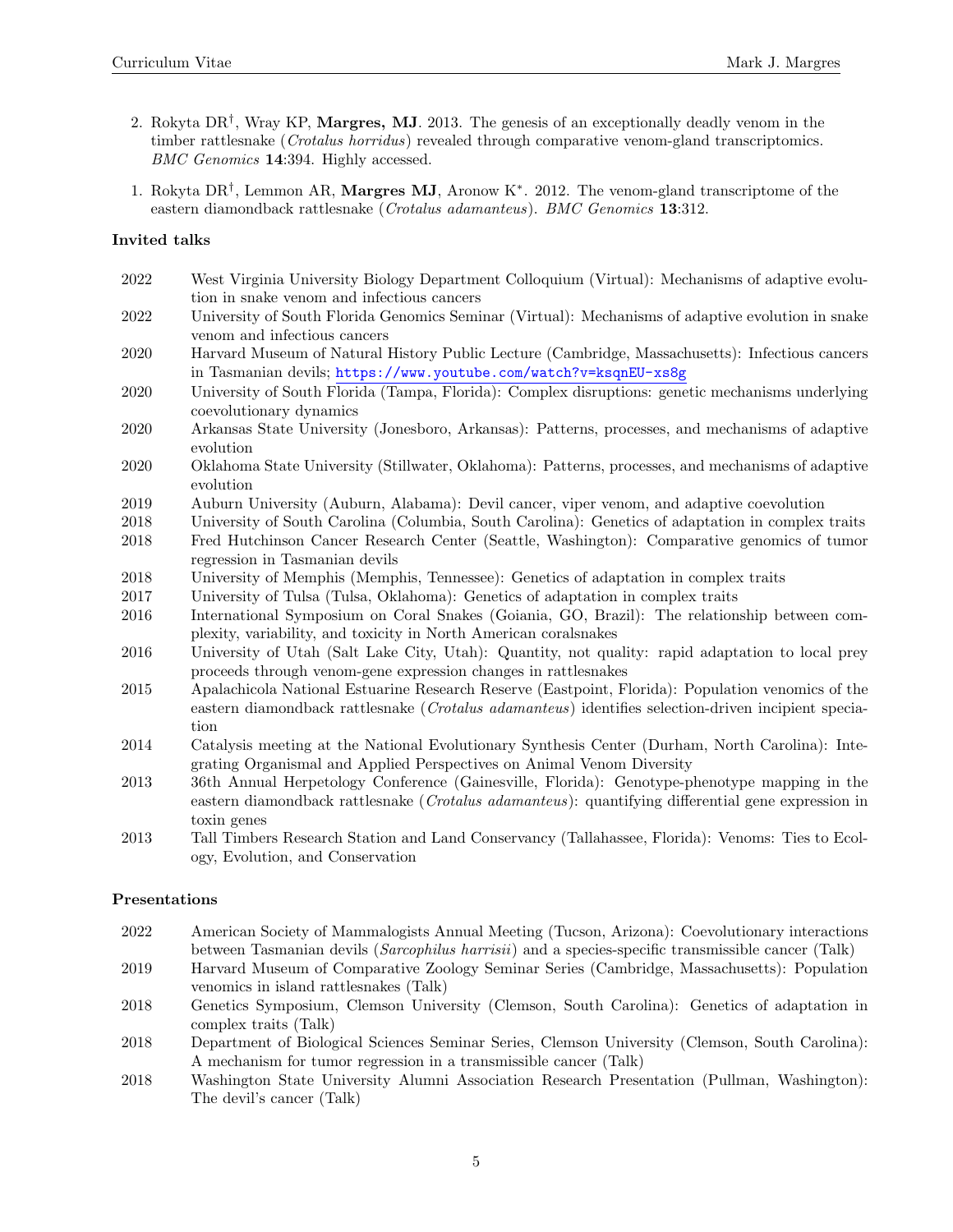- 2018 EVO-WIBO (Port Townsend, Washington): A mechanism for tumor regression in a transmissible cancer (Talk)
- 2017 Evolution (Portland, Oregon): Variants of large-effect underlie sex-specific resistance to a transmissible cancer (Talk)
- 2017 Palouse Ecology, Evolution and Systematics Seminar (Pullman, Washington): Quantity, not quality: rapid adaptation in a complex, polygenic trait proceeded exclusively through expression differentiation (Talk)
- 2016 Evolution (Austin, Texas): Quantity, not quality: rapid adaptation to local prey proceeds through venom-gene expression changes in rattlesnakes (Talk)
- 2016 Ecology and Evolution Seminar Series, Florida State University (Tallahassee, Florida): Quantity, not quality: rapid adaptation to local prey proceeds through venom-gene expression changes in rattlesnakes (Talk)
- 2014 Evolution (Raleigh, North Carolina): Expression evolution in island snake venoms (Talk)
- 2014 Biology of the Pitvipers 2 (Tulsa, Oklahoma): The evolution of island venoms (Talk)
- 2013 35th Annual Gopher Tortoise Council Meeting (Ponte Vedra, Florida): Protein expression variation contributes to the evolution of the venom of the eastern diamondback rattlesnake (Talk)
- 2013 Southeast Partners in Amphibian and Reptile Conservation (SEPARC) Annual Meeting (Hickory Knob State Park, South Carolina): Population genomics and ecological diversification in North American venomous snakes (Talk)
- 2012 34th Annual Gopher Tortoise Council Meeting (Bainbridge, Georgia): Population and ecological diversification in North American venomous snakes (Talk)
- 2012 17th World Congress of the International Society on Toxinology and Venom Week (Honolulu, Hawaii): The venom-gland transcriptome of the eastern coral snake (Micrurus fulvius) reveals cryptic venom complexity in the intragenomic evolution of venoms (Poster)

#### Awards

- 2014 Three-Minute Thesis Competition Finalist at Florida State University.
- 2013 Best student presentation at the 36th Annual Herpetology Conference.
- 2012 Best young investigator poster at the 17th World Congress of the International Society on Toxinology.
- 2012 Best student presentation at the 34th Annual Gopher Tortoise Council Meeting.

#### Teaching

| 2022 | Spring | BSC 4933: Disease Biology, University of South Florida                    |
|------|--------|---------------------------------------------------------------------------|
| 2021 | Fall   | BSC 4933/6932: Herpetology, University of South Florida                   |
| 2021 | Spring | BSC 4933: Disease Biology, University of South Florida                    |
| 2020 | Spring | ESPP90e: Conservation Biology, Harvard University                         |
| 2016 | Fall   | ZOO4343C: Herpetology (Co-instructor of record), Florida State University |

#### Graduate Students

| $2022 -$      | Dylan Gallinson, Ph.D. track, Department of Integrative Biology, USF.               |
|---------------|-------------------------------------------------------------------------------------|
| $2021-$       | Preston McDonald, Ph.D. track, Department of Integrative Biology, USF.              |
| $2021-$       | Samuel Hirst, Ph.D. track, Department of Integrative Biology, USF.                  |
| $2021 - 2022$ | Dylan Gallinson, M.S., College of Public Health, USF. Co-advised with Ryan McMinds. |

#### Graduate Advisory Committees

| $2020 -$ | Jeanette Calarco, Ph.D. Department of Integrative Biology, USF. |
|----------|-----------------------------------------------------------------|
| $2020 -$ | Eva Muir, Ph.D. Department of Integrative Biology, USF.         |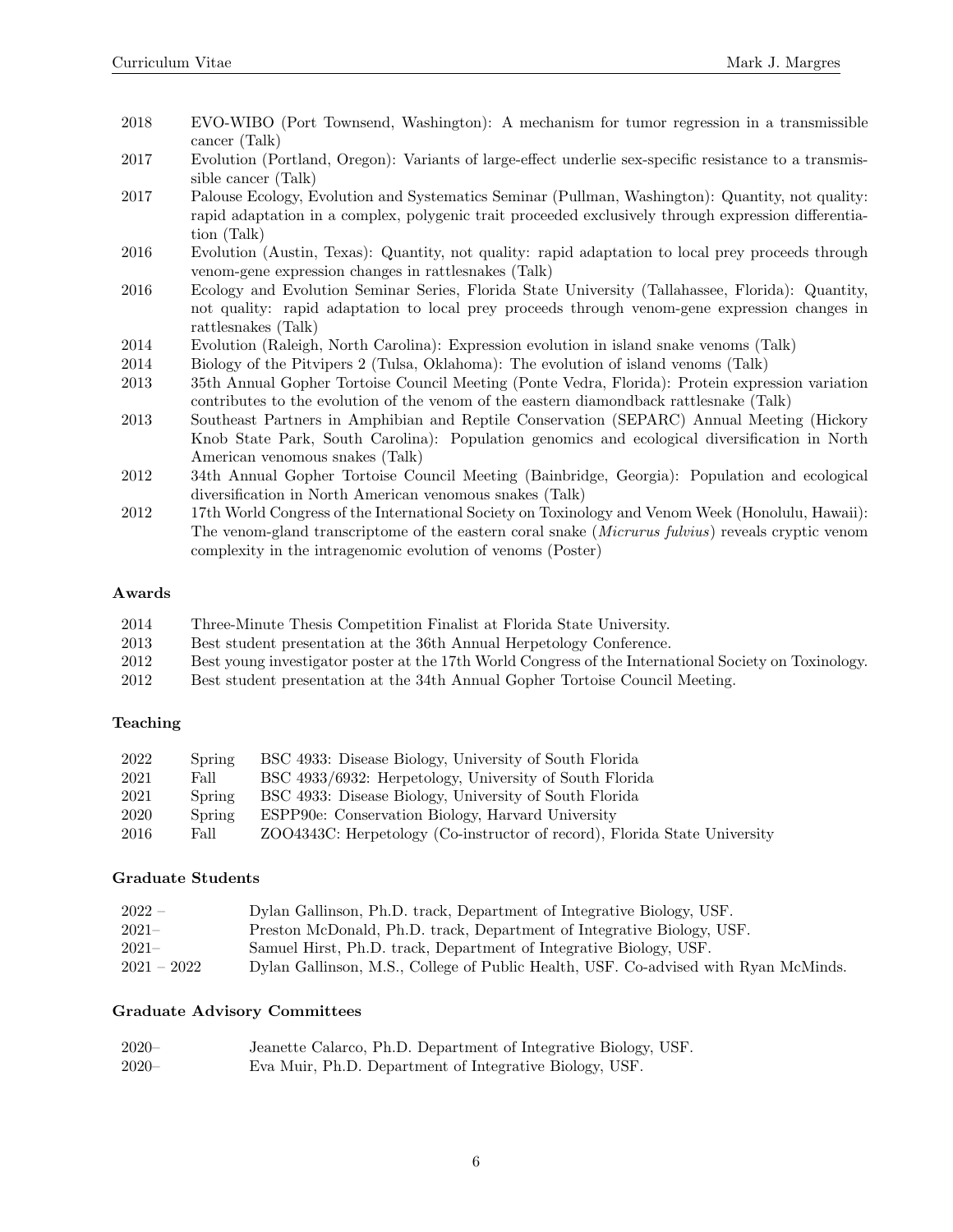### Undergraduate Research

| $2021 -$ | Lauren Trumbull |
|----------|-----------------|
| $2021 -$ | Cameron Vanhorn |

#### Service at the University of South Florida

| $2022-$  | Scientist, Institutional Animal Care and Use Committee    |
|----------|-----------------------------------------------------------|
| $2020 -$ | Graduate Admission & Policy Committee                     |
| 2021     | Mock proposal defense committee in Graduate Skills        |
| 2020     | Guest Lecture in Graduate Skills, Tenure-track interviews |

#### General Service

| 2022      | Scientific Committee Member for the Pathogens and Natural Toxins e-Conference                 |
|-----------|-----------------------------------------------------------------------------------------------|
|           | (https://sciforum.net/event/PNTEC#)                                                           |
| 2021      | Grant review panelist for the European Research Council                                       |
| 2021      | Grant review panelist for the Swiss National Science Foundation                               |
| 2021      | Grant review panelist for the French National Research Agency (ANR)                           |
| $2021 -$  | Research Committee, The Rattlesnake Conservancy, www.savethebuzztails.org                     |
| $2020 -$  | Guest Editor for Special Issue on "Using genomics to understand venom evolution" in Toxins.   |
|           | https://www.mdpi.com/journal/toxins/special_issues/genomics_venom                             |
| 2020      | Guest lecture on "Infectious Cancers" for UG Genetics class at the University of South        |
|           | Alabama                                                                                       |
| $2019-$   | Participant in National Geographic's Explorer Classroom outreach program that connects        |
|           | classrooms around the world with National Geographic Explorers.                               |
| 2019      | BIOSCIence Expo, Clemson University: "Snakes of South Carolina." Educational exhibit          |
|           | following the Annual Biology Merit Exam for middle and high school students in SC.            |
| 2018      | "Ask Dr. Universe": What is venom?                                                            |
|           | https://askdruniverse.wsu.edu/2018/10/26/what-is-venom/                                       |
| 2015      | Guest speaker at the Venom Adventures Summer Camp at the Tallahassee Museum.                  |
| 2014-2015 | Instructor for Saturday-at-the-Sea, an outreach program for middle school students through    |
|           | the Office of Science Teaching Activities and the Florida State University Coastal and Marine |
|           | Laboratory. Through this program, students gain hands-on experience in the lab and field      |
|           | in an attempt to stimulate a strong interest in science.                                      |

#### Manuscript Review

- BMC Evolutionary Biology
- BMC Genomics
- Cellular & Molecular Life Sciences
- Chemical Research in Toxicology
- Conservation Genetics
- Current Biology
- Current Medicinal Chemistry
- eLife
- Evolutionary Applications
- Genes
- Genome Biology & Evolution
- GigaScience
- International Journal of Environmental Research & Public Health
- Journal of Evolutionary Biology
- Journal of Molecular Evolution
- Journal of Proteomics
- Marine Drugs
- Molecular Biology & Evolution
- Molecular Ecology
- Molecular Phylogenetics & Evolution